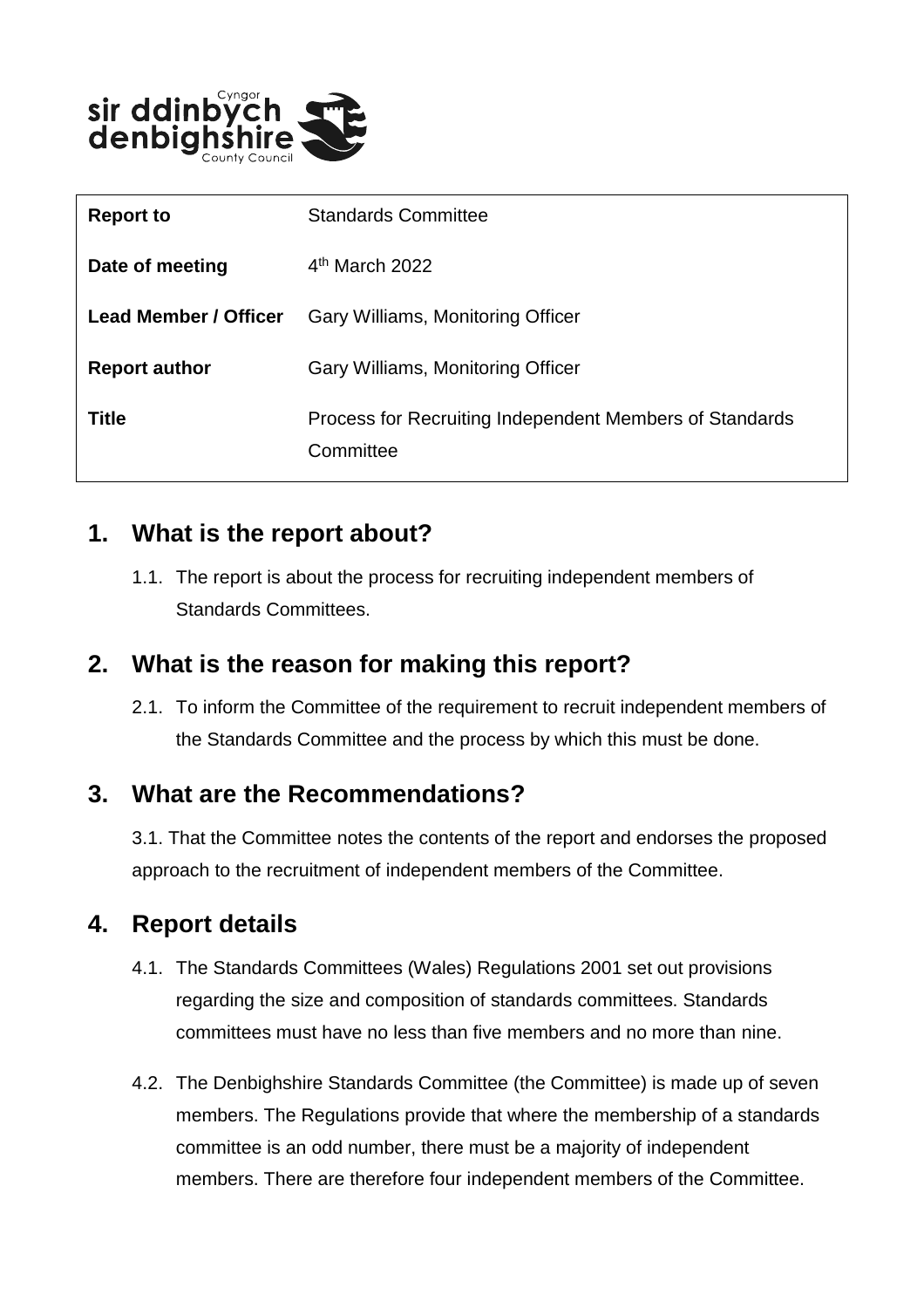The remainder of the Committee is made up of two County Councillors and a Community Council member.

- 4.3. Independent members of the Committee may serve up to two terms. It is possible for a council to reappoint an independent member at the end of their first term, for one more term without having to repeat the recruitment process. In May 2021, Council reappointed Julia Hughes and Anne Mellor for a second term to expire in May 2025.
- 4.4. The first term of office of Peter Lamb is due to expire in May 2022 and it is proposed that a report be taken to County Council seeking his reappointment for a second term.
- 4.5. The Chair of the Committee, Ian Trigger, who is also an independent member is approaching the end of his second term of office which is due to expire in May 2022. It will therefore be necessary for the Council to set in motion a recruitment process for an independent member. The Regulations require that the vacancy be advertised in at least two newspapers circulating in the area. The Council must establish a panel of no more than five people, to include at least one community councillor and one lay member. In previous recruitment exercises Council has been asked to nominate three county councillors to sit on the panel in addition to the lay member and community councillor. The Panel will interview applicants and make a recommendation to Council. Council will be asked to appoint the recommended candidate.
- 4.6. The Community Council representative on the Committee, Gordon Hughes was appointed for a first term in February 2018. A Community Council representative's term of office must come to an end at the local government election following his or her appointment. It is possible for a Community Council representative to serve a second term provided that they remain a city, town or community councillor. Before a community council representative may be reappointed it is a requirement that the Council consults city, town and community councils in its area. This is a process that can be considered following the local government elections.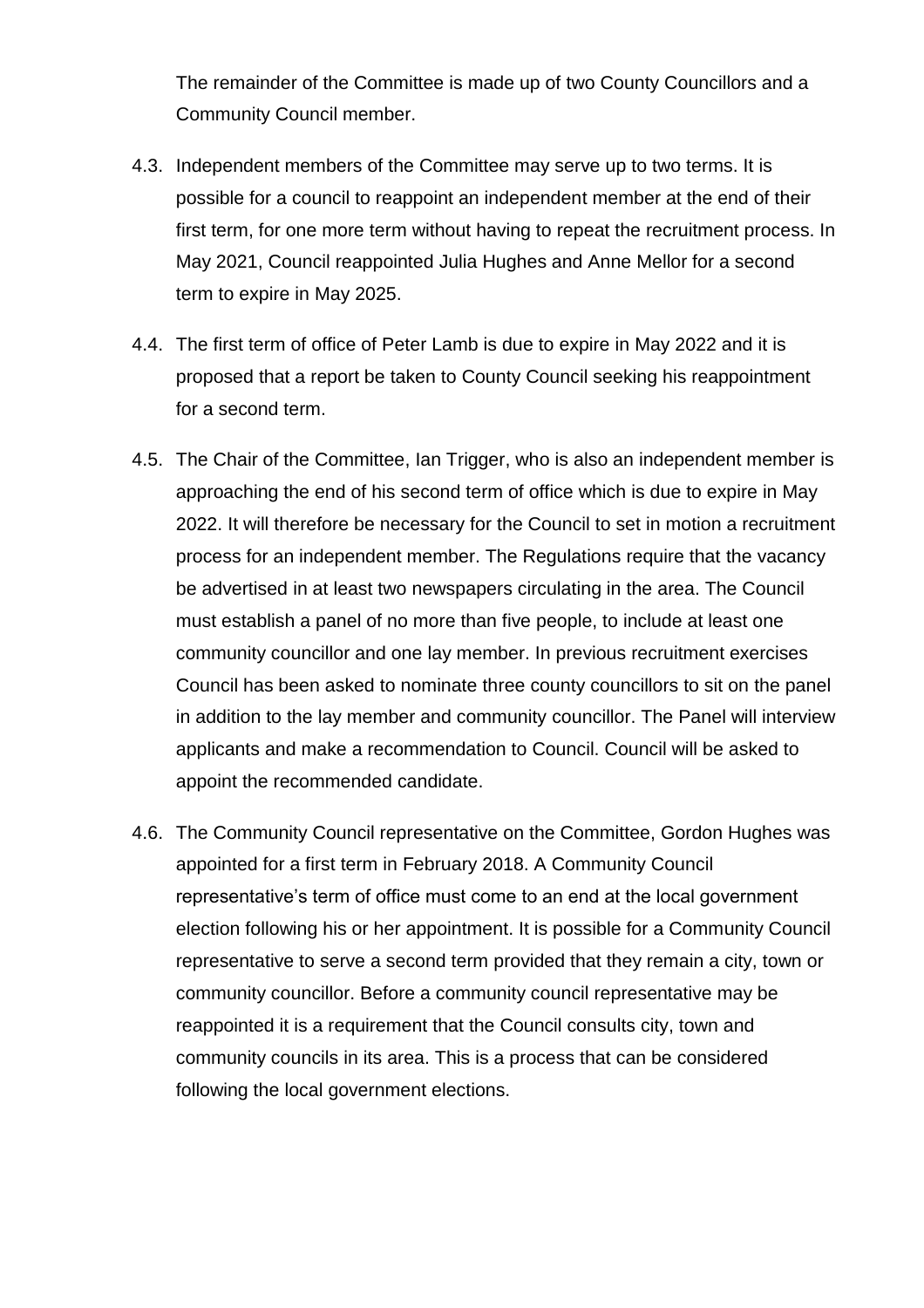# **5. How does the decision contribute to the Corporate Priorities?**

5.1. A fully functioning and representative Standards Committee which upholds the high standards expected of Members helps underpin the Council's exercise of its democratic functions

# **6. What will it cost and how will it affect other services?**

6.1.Independent members are entitled under the law to a daily fee and to have travel expenses reimbursed as set out in the Independent Remuneration Panel for Wales' report each year.

## **7. What are the main conclusions of the Well-being Impact Assessment?**

7.1. An assessment is not required for this report.

## **8. What consultations have been carried out with Scrutiny and others?**

8.1. There have been no consultations with Scrutiny or others.

## **9. Chief Finance Officer Statement**

9.1.The financial implications of this report will be funded from existing budget allocations.

#### **10. What risks are there and is there anything we can do to reduce them?**

10.1.The Council Constitution stipulates that there are to be four independent members. The risk of not appointing members to the Standards Committee is that a reduced membership may increase the likelihood of the Committee being inquorate